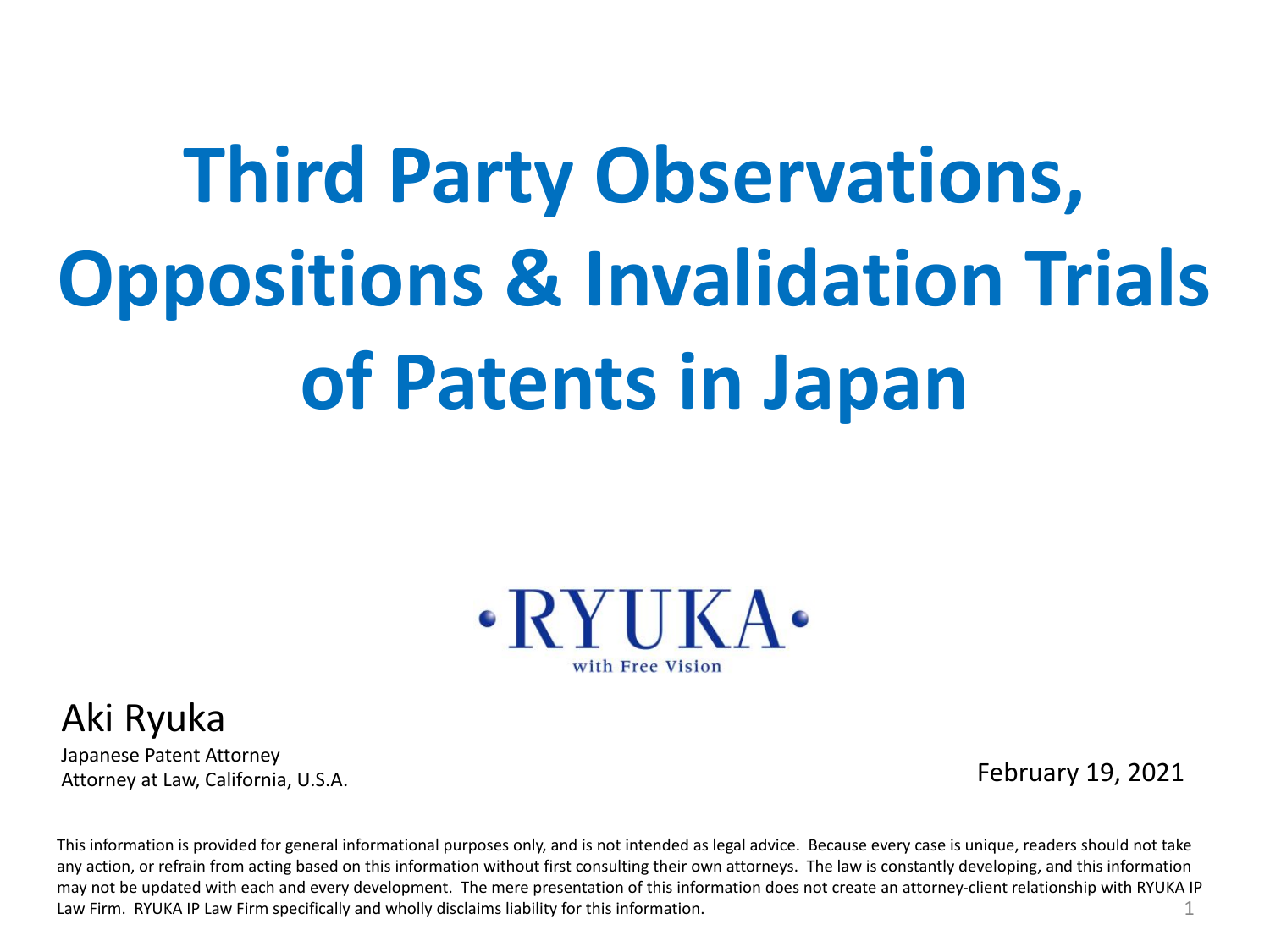|                     | <b>Third Party</b><br><b>Observations</b>        | <b>Oppositions</b>            | Invalidation<br><b>Trials</b> |
|---------------------|--------------------------------------------------|-------------------------------|-------------------------------|
| Fees (US\$)         | <b>Inexpensive</b> (assumed 1US\$=110*, rounded) |                               |                               |
| Attorney            | $200 \sim$                                       | $4K \sim$                     | $10K \sim$                    |
| <b>Office</b>       | O                                                | $150+22/$<br>challenged claim | 450+50/<br>challenged claim   |
| Oral hearing        | <b>No</b>                                        |                               | Yes                           |
| Standard            | Reasonable doubt of patentability                |                               |                               |
| Claims              | can be easily limited                            |                               |                               |
| <b>Decisions</b>    |                                                  | $\sim$ 1 year                 | ~9 months                     |
|                     |                                                  | from grant                    | from request                  |
| <b>Res Judicata</b> | No                                               |                               | Yes                           |

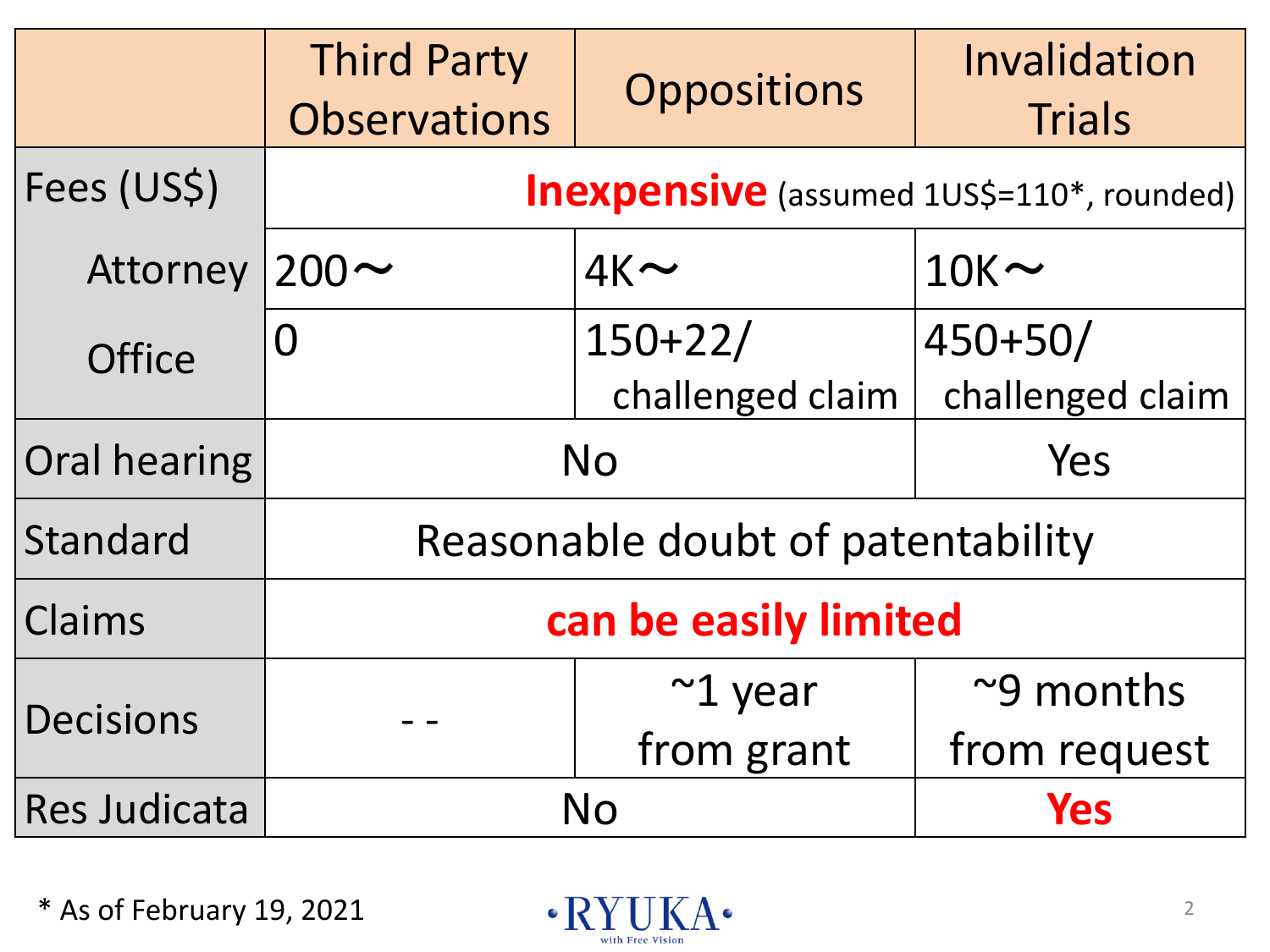|                            | <b>Third Party</b><br><b>Observations</b> | <b>Oppositions</b>         | Invalidation<br><b>Trials</b> |  |
|----------------------------|-------------------------------------------|----------------------------|-------------------------------|--|
| Who can<br>file?           | <b>Anyone</b>                             |                            | Party in interest             |  |
| Anonymous                  | <b>OK</b>                                 | <b>No</b>                  |                               |  |
| When                       | Anytime,                                  | Within 6 months            | When patent is                |  |
|                            | even after Grant                          | from patent<br>publication | enforceable                   |  |
| Grounds                    | Novelty                                   | Same grounds as            | Same grounds                  |  |
|                            | <b>Inventive Step</b>                     | third party                | as oppositions                |  |
| Unity of                   | <b>Double Patent</b>                      | observations               |                               |  |
| invention                  | <b>Non-Statutory</b>                      | $\div$                     | $+$                           |  |
| cannot be                  | <b>Subject Matter</b>                     | · Personal                 | ·Inventorship                 |  |
| challenged                 | <b>New Matter</b>                         | Ineligibility              | · Invalid                     |  |
|                            | <b>Claim Clarity</b>                      | <b>Against</b>             | correction                    |  |
|                            | <b>Enablement</b>                         | <b>Public Order</b>        |                               |  |
| 3<br>$\cdot$ RYUKA $\cdot$ |                                           |                            |                               |  |

with Free Vision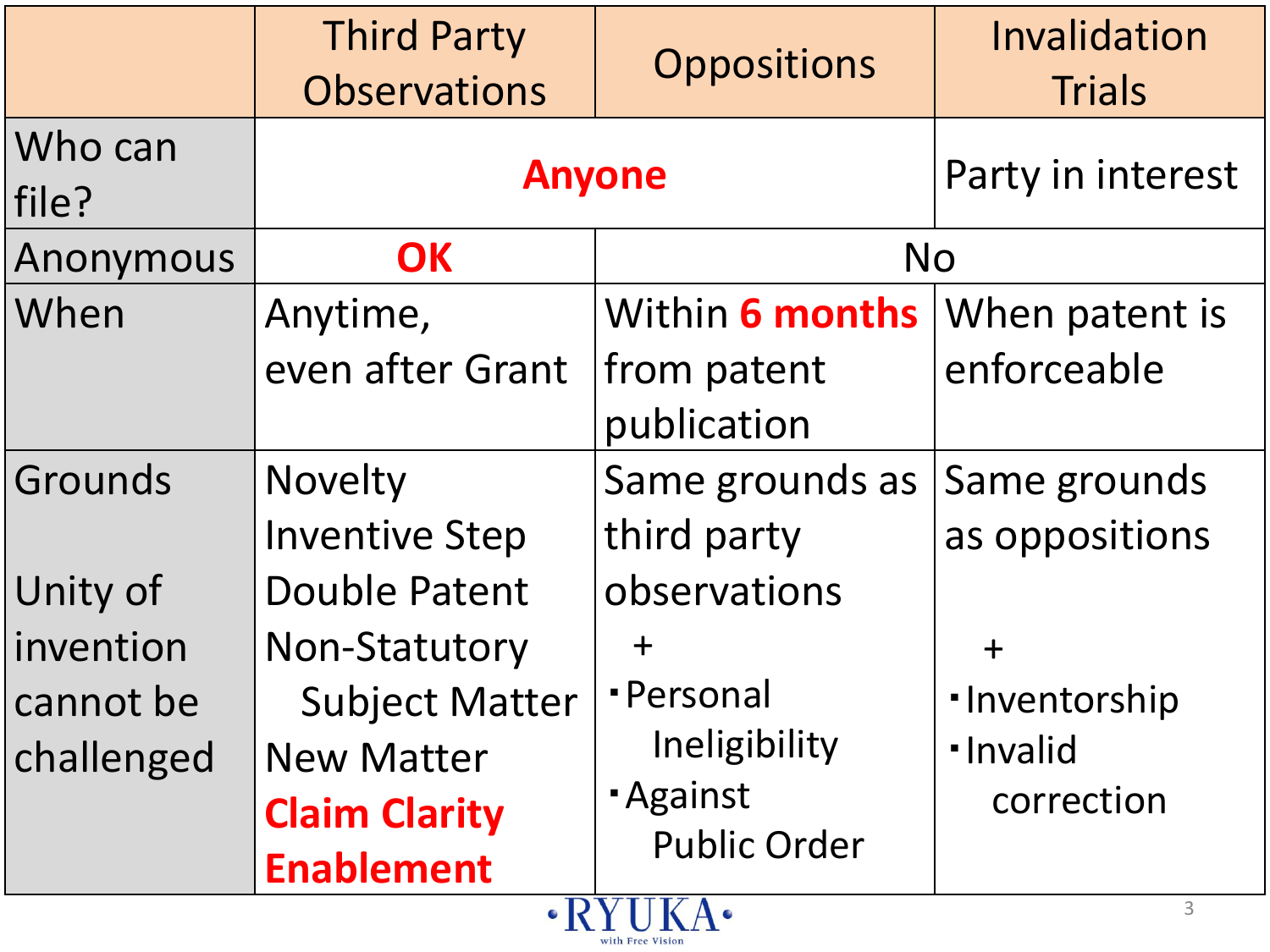### **Recently, patents are rarely invalidated Invalidation Rate (%): ↓ 50 -> 20 Cf. Grant Rate (%): 70's**



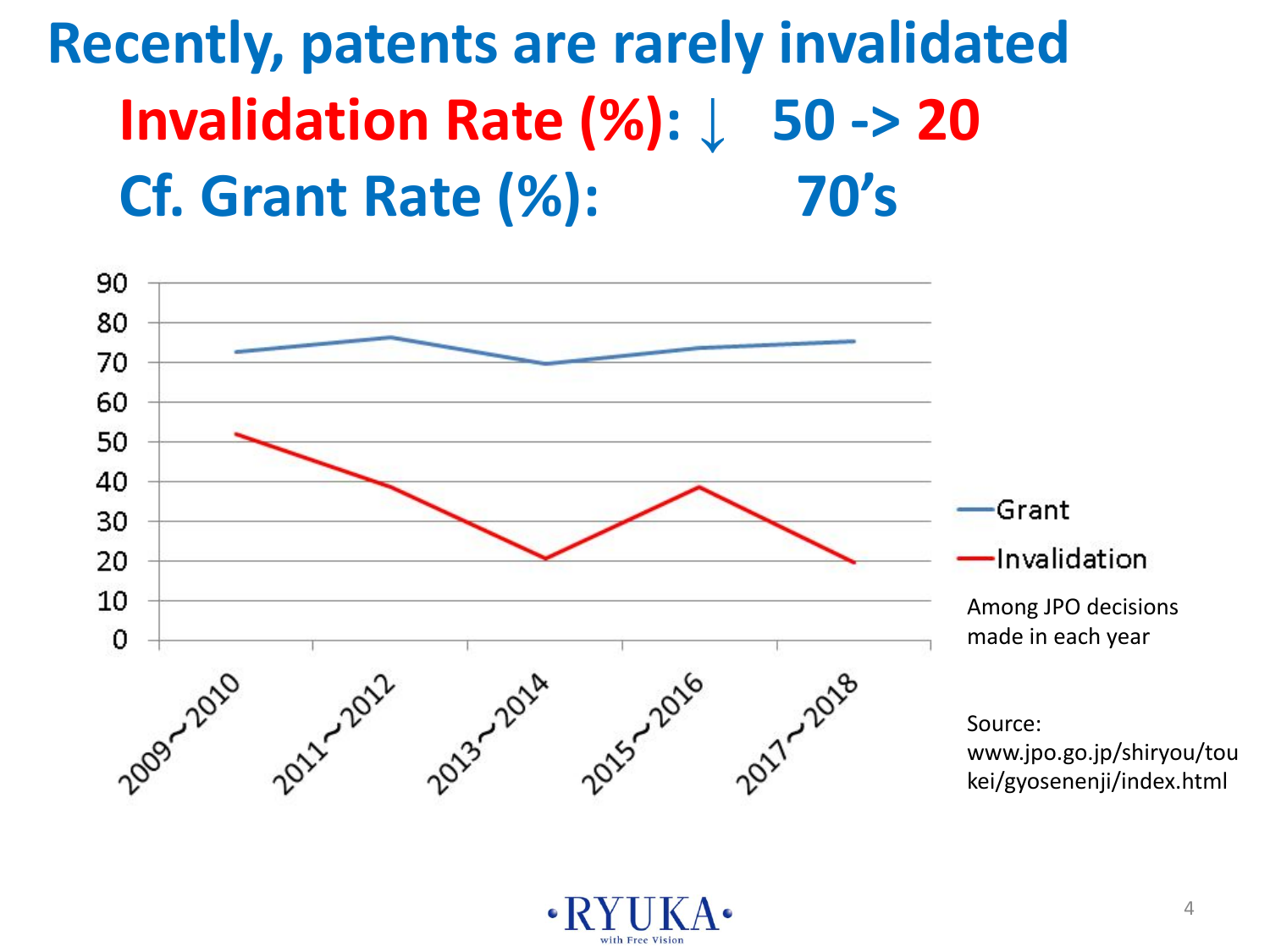### Disadvantages (Cons)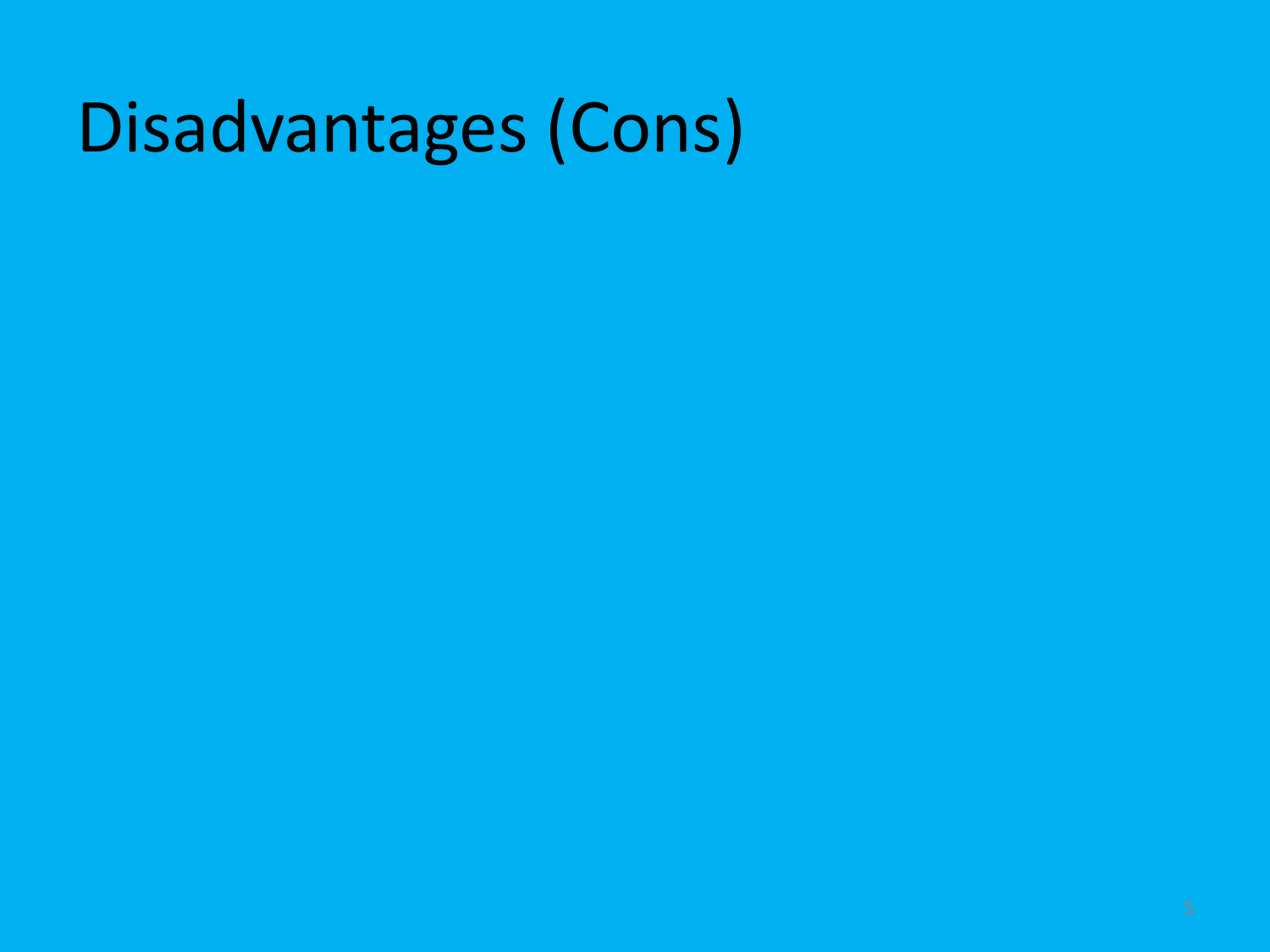### **Cons**: Challenges to a patent may reinforce it

• Surviving a challenge serves to prove the validity of the patent over the submitted references

• Thus, the challenge **strengthens** the position of the patentee

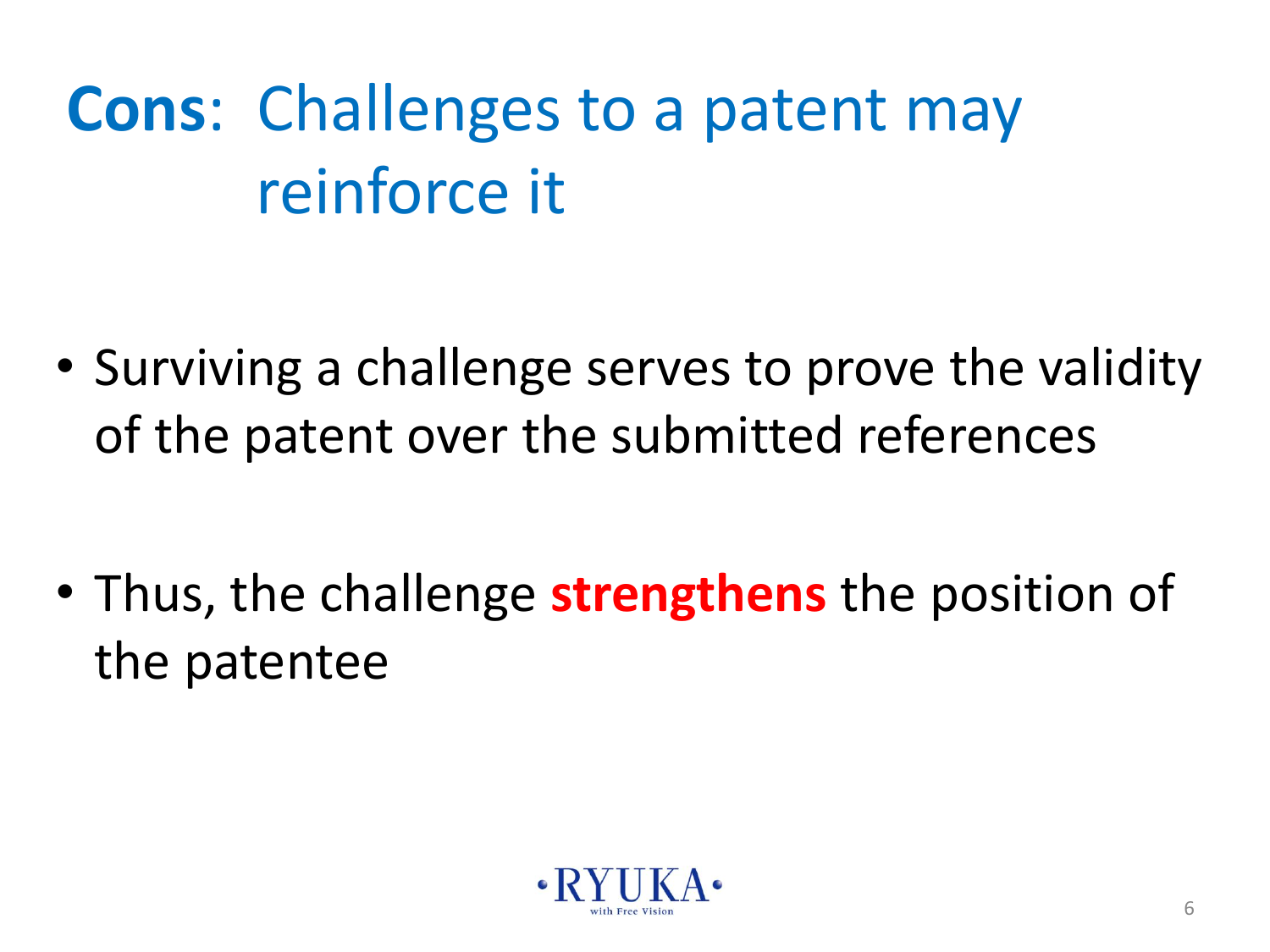**Cons**: Patent owner having a pending application zealously prosecutes it

- Challenge indicates patent's importance
- A patentee having a **pending** application **in Japan** or a **foreign country** may:
	- **investigate** competitors' products,
	- **amend** the claims to cover the products,
	- **accelerate** the examination,
	- keep **divisional** applications pending, and
	- obtain **more patents**.

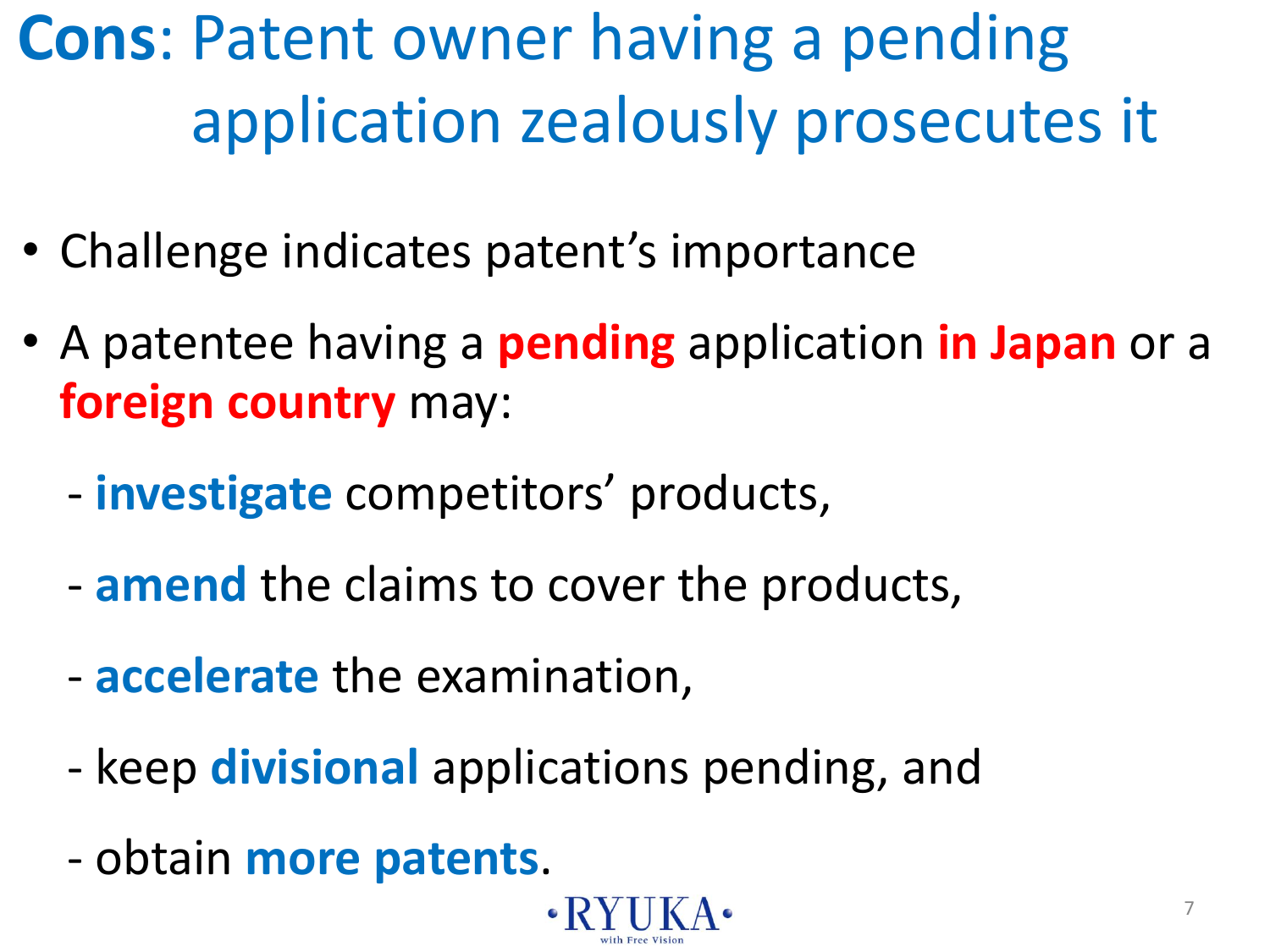**Cons**: Un-submitted prior art references can be a negotiation tool for obtaining a more favorable license

- If a prior art reference invalidates a patent, then the patentee cannot exclude anyone or obtain any license fees.
- By submitting the prior art references, **this bargaining chip is lost**.
- The effect is larger, if there are many competitors or other competitors are larger.

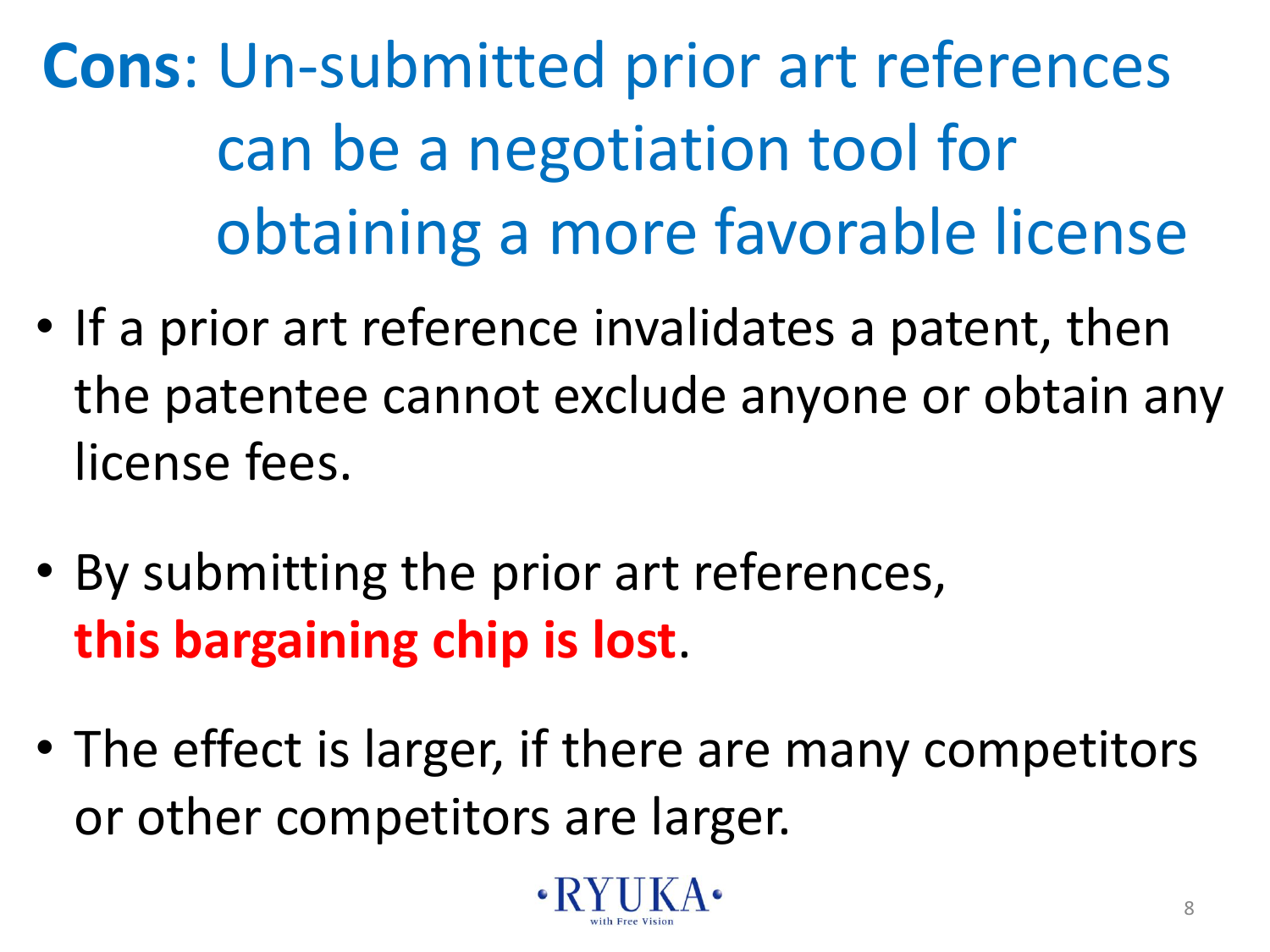### Suggestions to challengers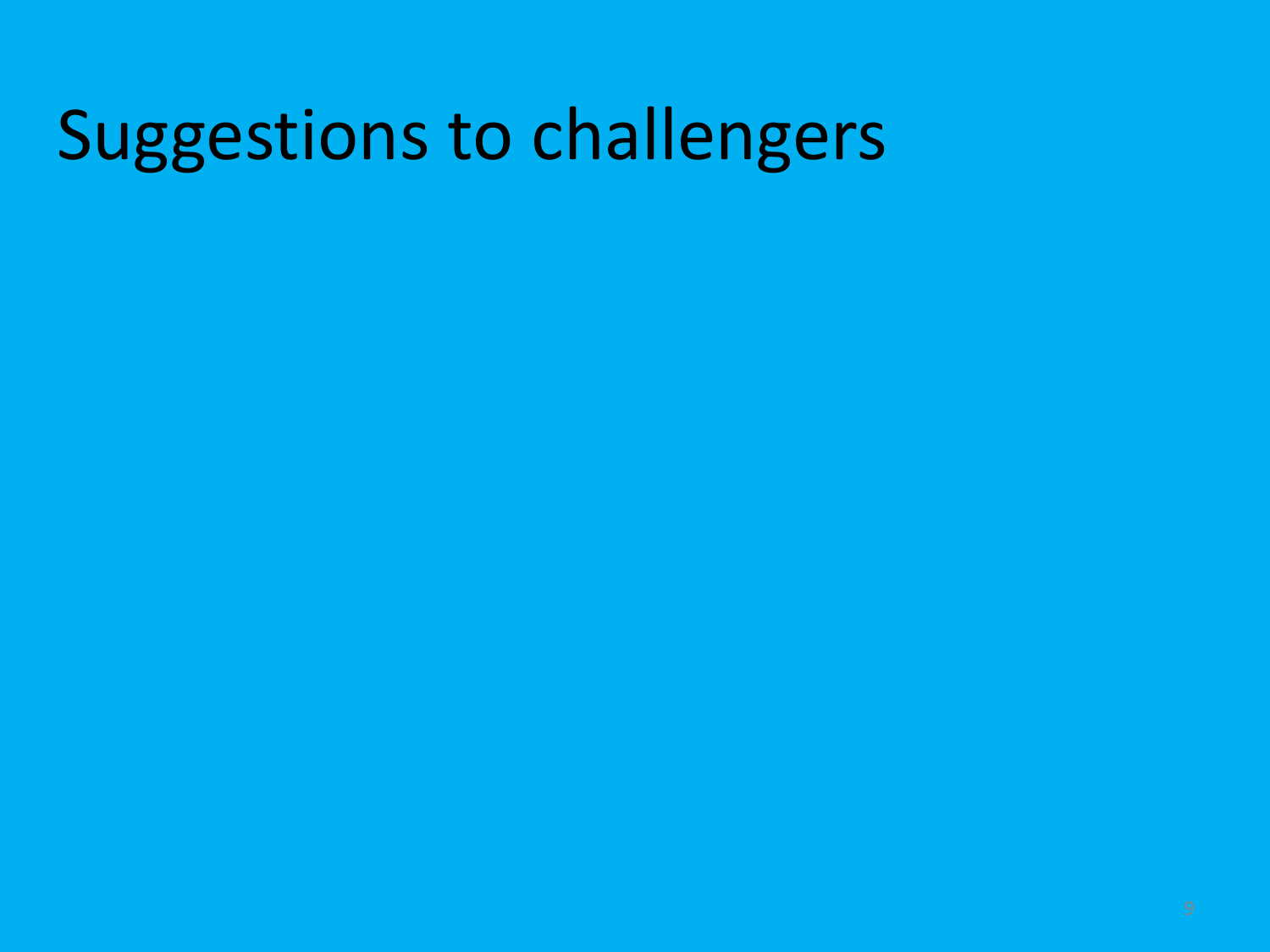**Cons**: It may be preferable to allow a competitor's patent to exist

• The presence of a competitor's patent excludes other competitors

• If there are other competitors, and a license can be obtained, then the **patent benefits** you.

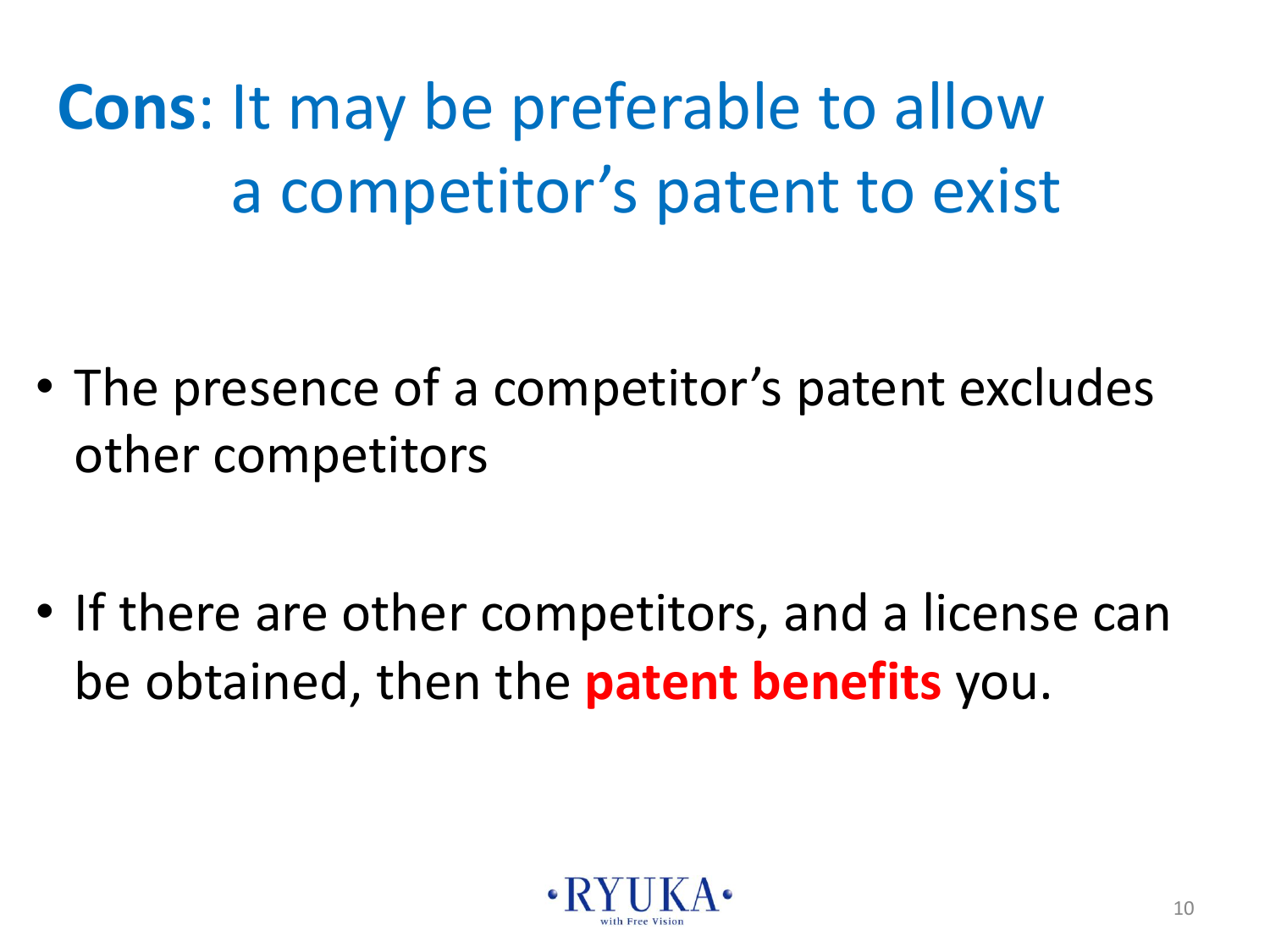### **Suggestions**: Filing an opposition to carve out your products

• Carving out your products from the patent, while trying to **maintain** the patent for the purpose of excluding others.





**Do not submit Prior Art 2**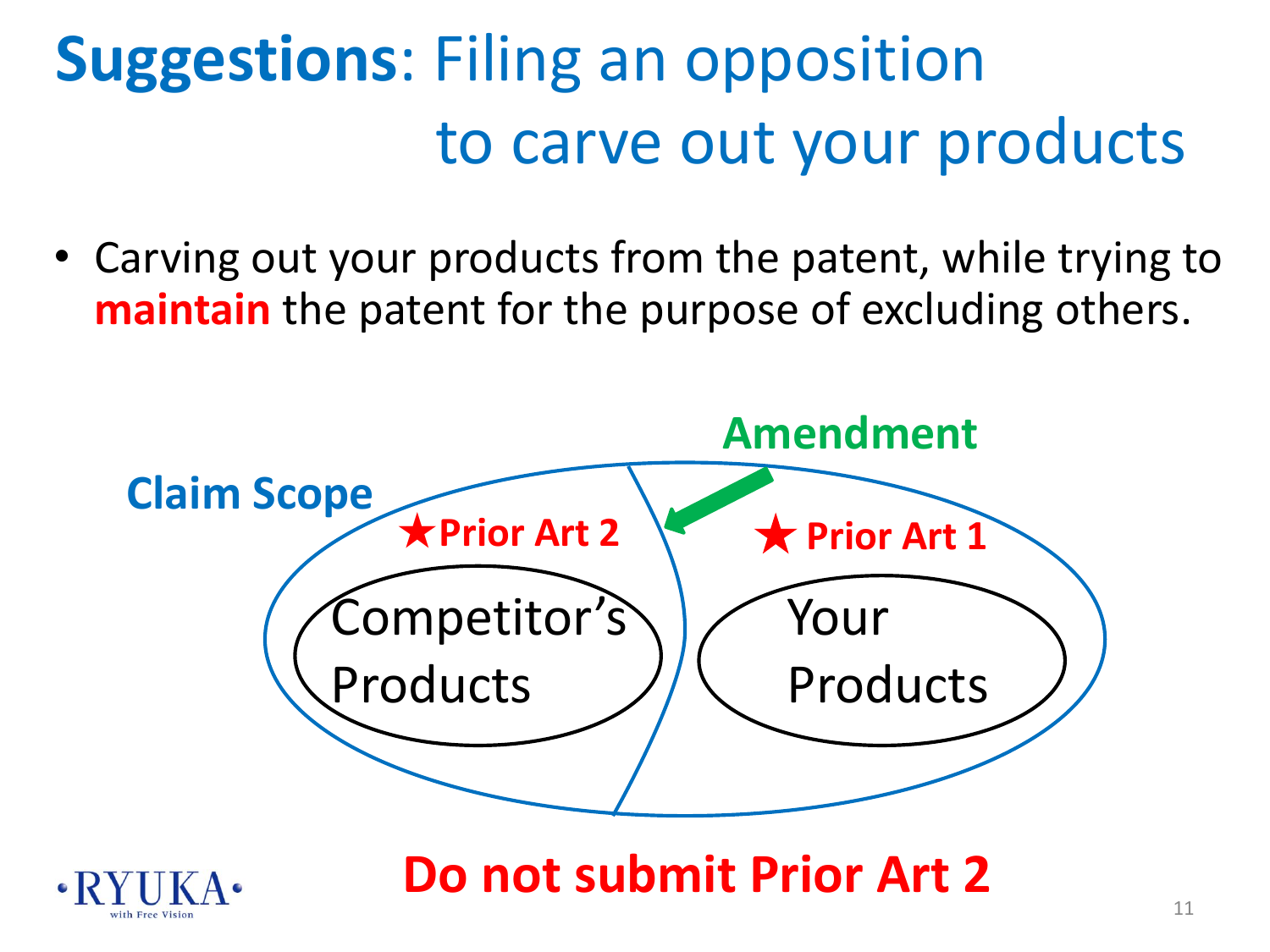**Suggestions**: Not challenging the patent if many or larger competitors use the invention in the **same manner** as you do

Exceptional Situations (ex.):

- You are likely the target of the patent, and no application is pending in countries of your business
- You can use the invention **differently** from others.

Our suggestions depend on the specific business circumstances of each client.

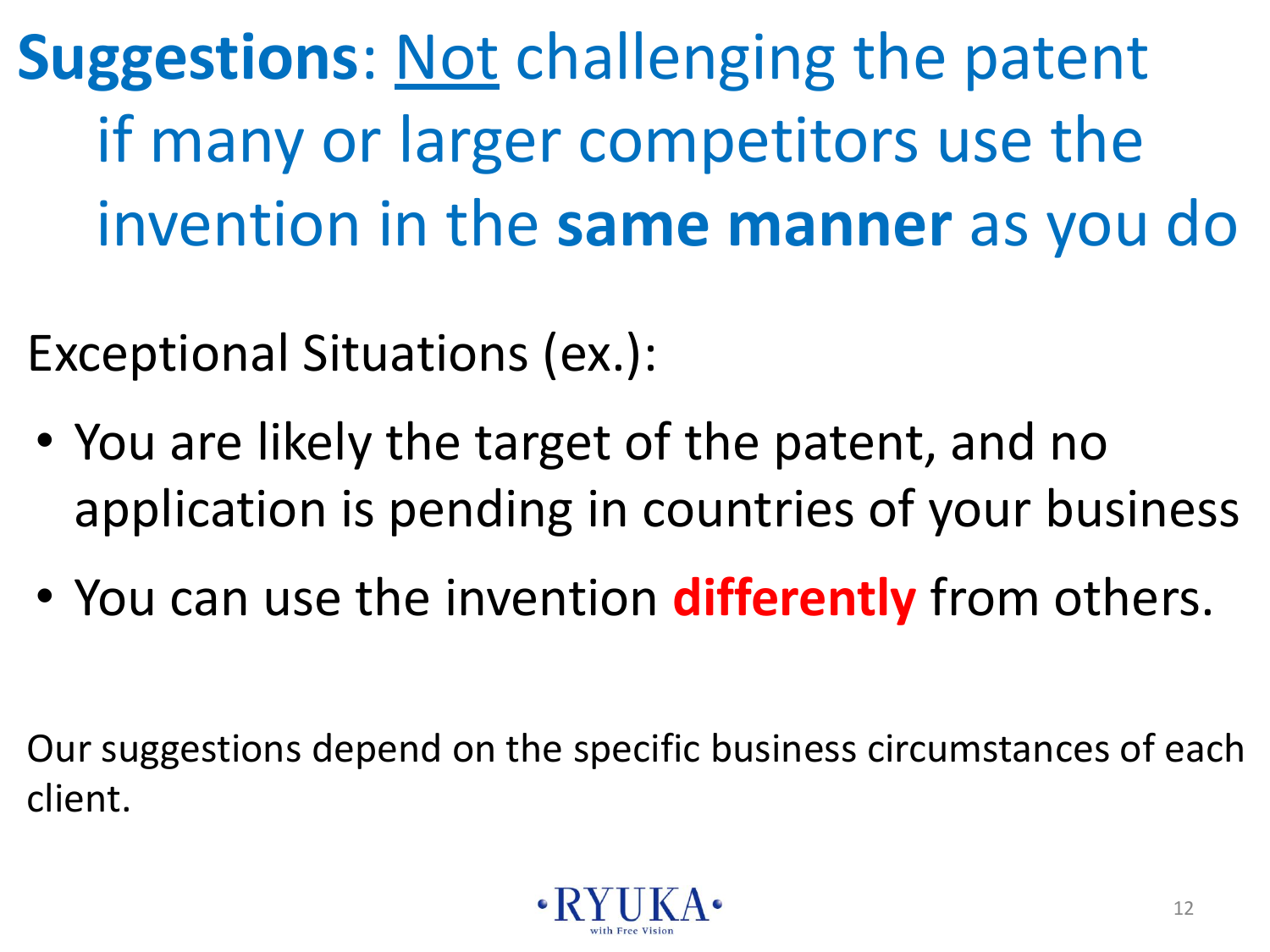### **Suggestions**: Filing third party observation or opposition under a third party name

- Challenging party reads claims **broadly** in invalidation,
- But tries to read claims **narrowly** to avoid infringement.
- Inconsistent arguments affect the party's credibility.
- ⇒ Filing third party observation or opposition under a third-party name, e.g. JP attorney. Inconsistent argument can be filed in the future. No opportunity for appeal, anyway.

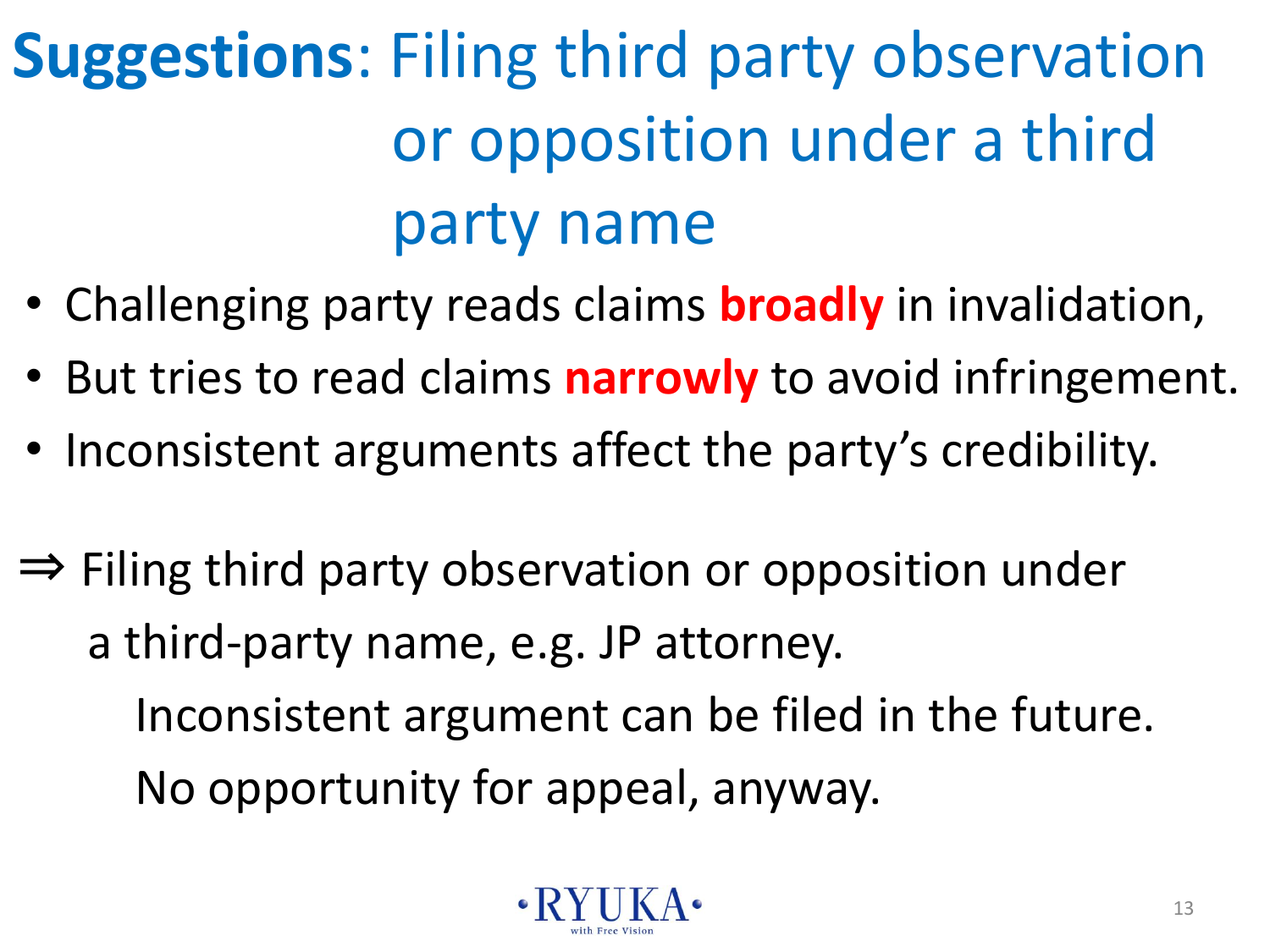**Suggestions**: Filing third party observation and opposition to create file wrapper estoppel

- By using a third party, claims can be read broadly.
- Patent owner's reply creates file wrapper estoppel.
- Helpful for securing non-infringement.

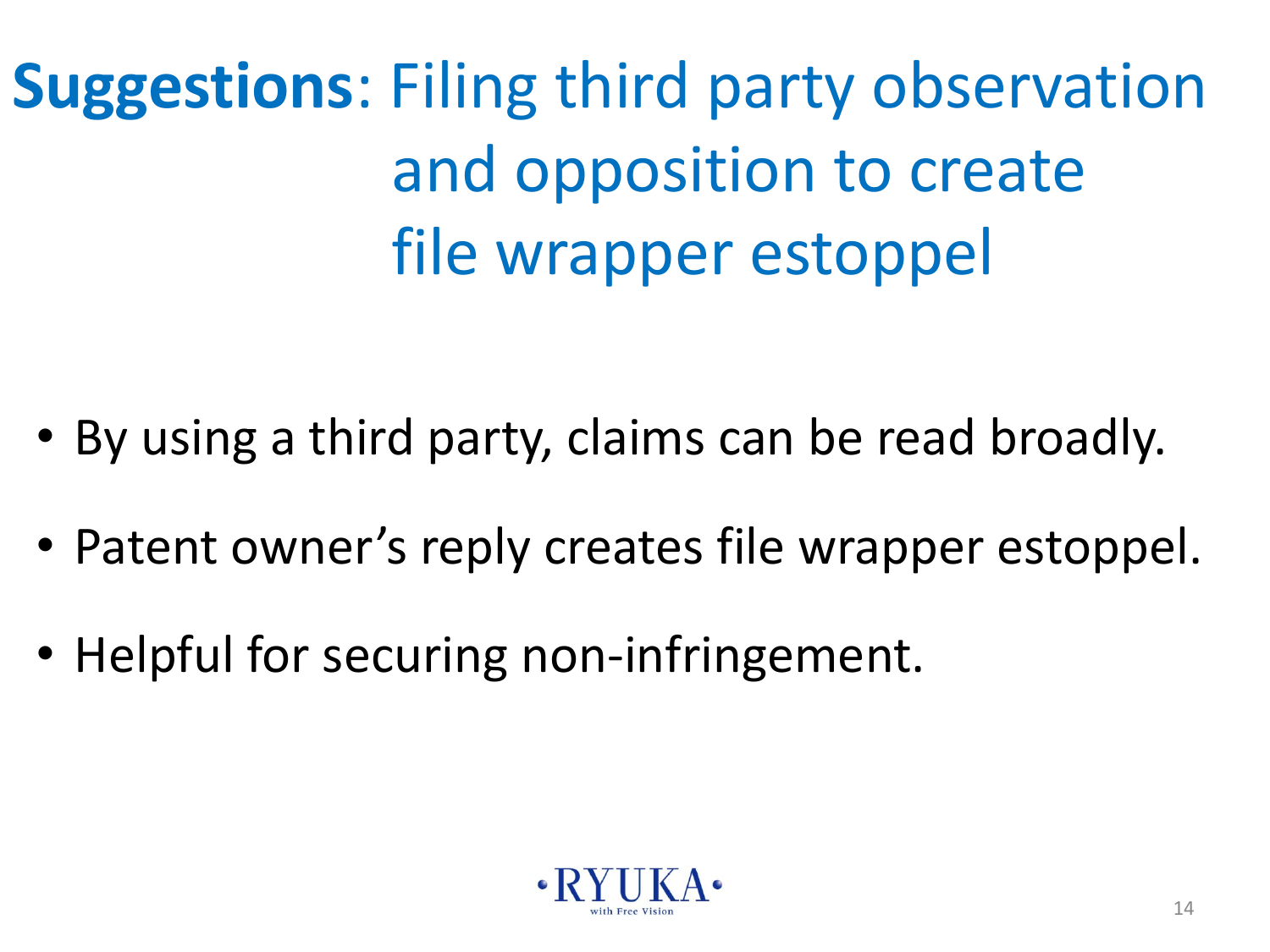**Suggestions**: Requesting your Japanese firms to provide "watch" services for potential oppositions

Japanese firms can routinely search for new patents of specific designated parties

Request Japanese firms to report:

- 1. Specification of corresponding English application
- 2. Machine translation of claims, if different from 1.
- 3. Information about any **divisional** application
- 4. Information about **foreign pending** applications

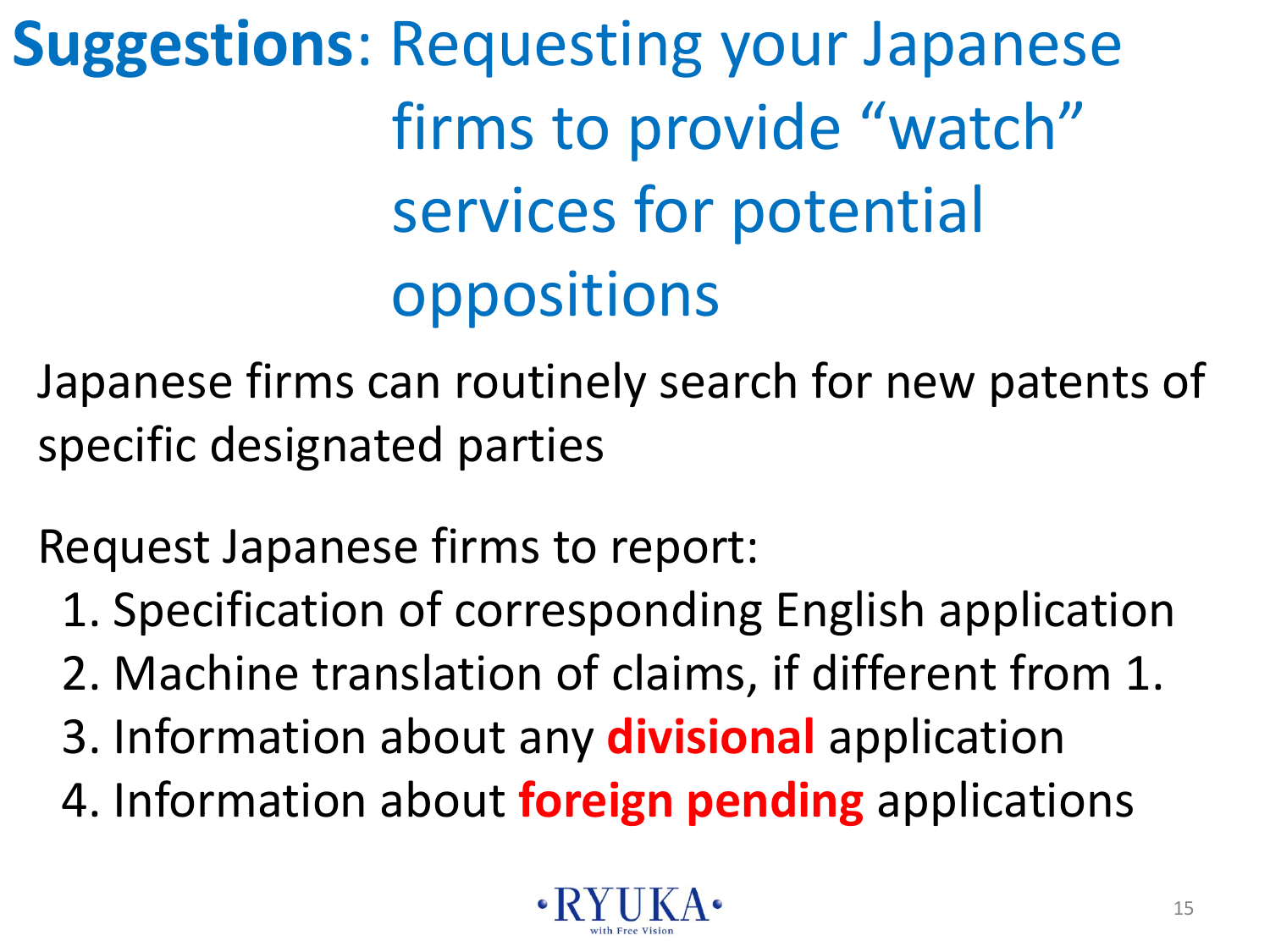#### Advice to the applicants and patentees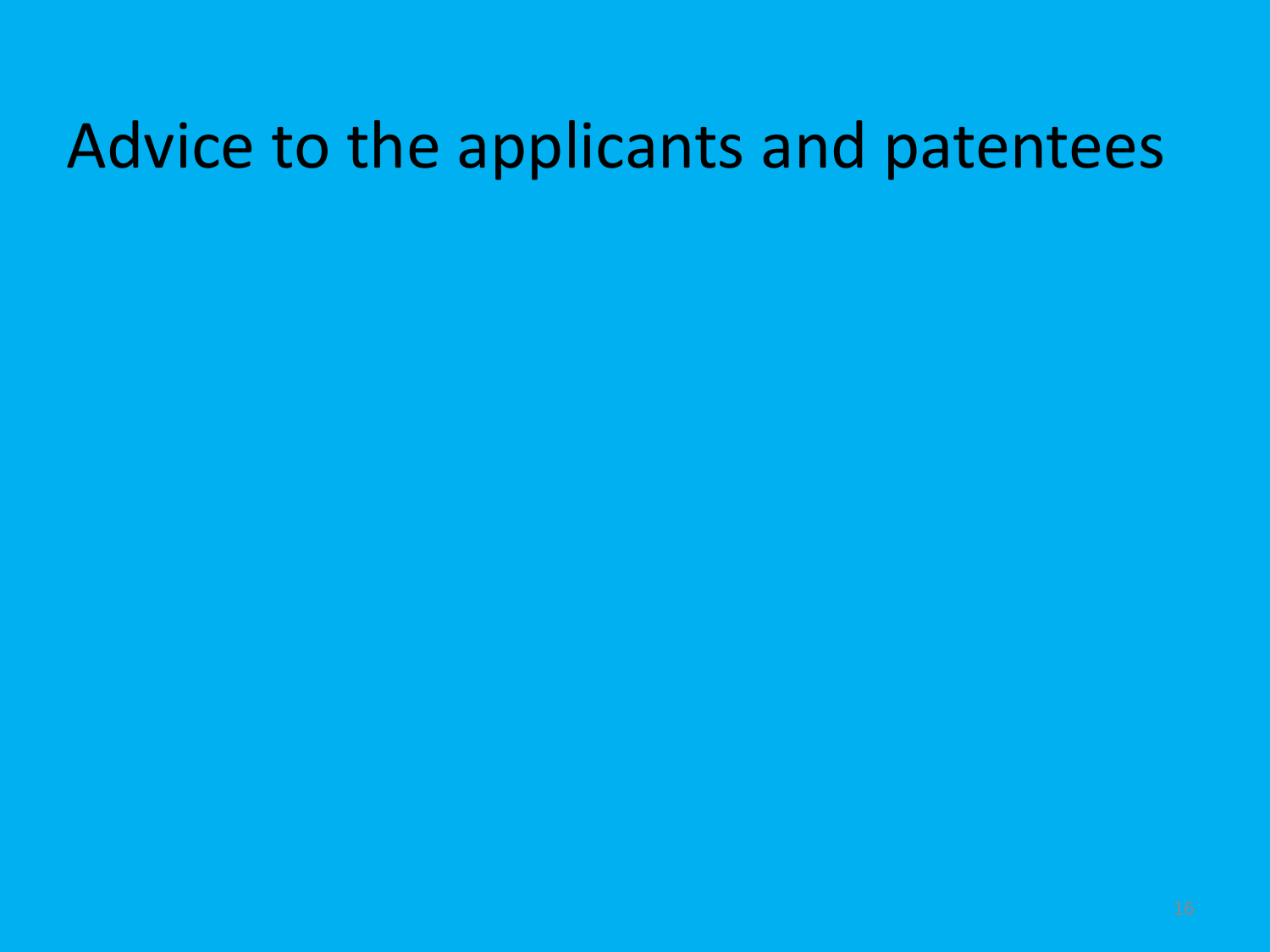### **Advice to the applicants:**  Challenge indicates patent's importance

- **• In Japan** and **foreign countries**:
	- **investigate** competitors' products,
	- **amend** the claims to cover the products,
	- **accelerate** the examination, as necessary,
	- keep **divisional** applications pending, and
	- obtain **more patents** for possible variations.

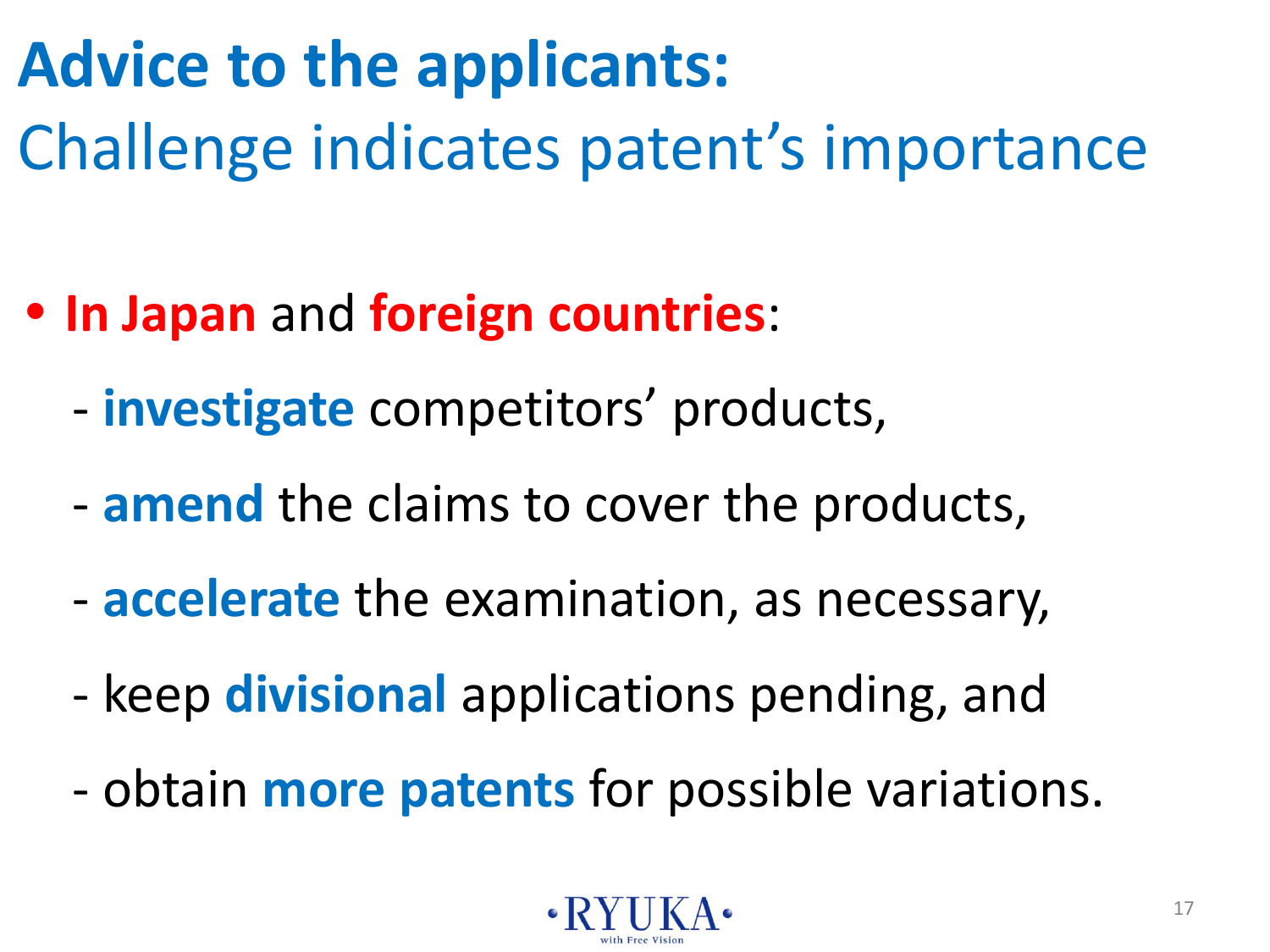### **Advice to the applicants:**

- Later examined patents tend to be valid more (ex. JP v. US)
- Examined in Japan (JP) first:
	- $\rightarrow$  Japanese language references are discovered
	- $\rightarrow$  US claims are amended, considering references in JP

#### → **Valid US patent**

→ US English references were not considered in JP → **Invalid JP patent**

Same in vice versa, if examined in the US first.

**Order of the Examination is Important**

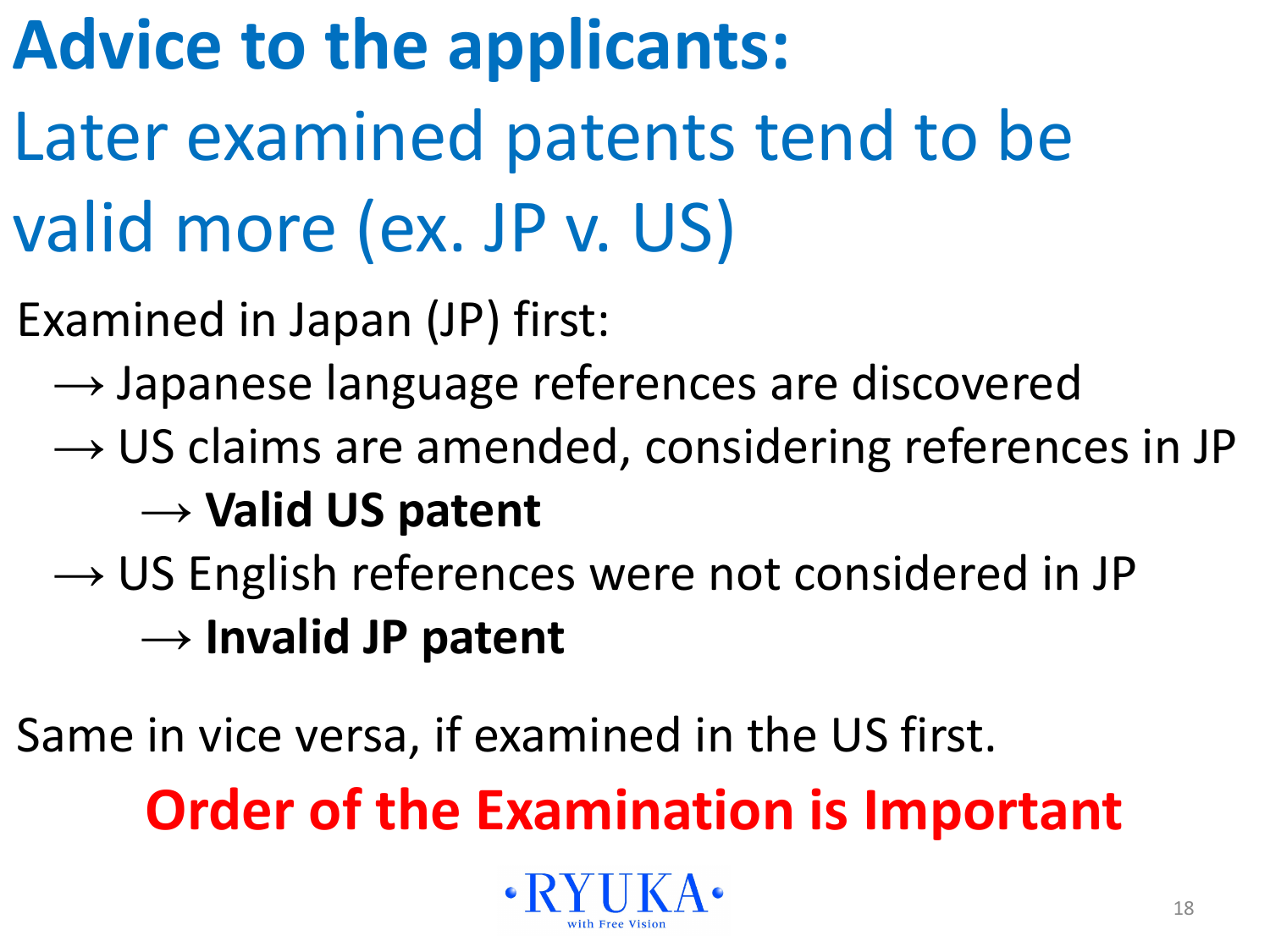## **To obtain a valid patent in the US:**

Leave a continuation application until foreign counterpart applications are examined.

-- or ---

**Other countries** Accelerate the exams. **↓ US (continuation)** Respond to the OA considering the references cited in other countries

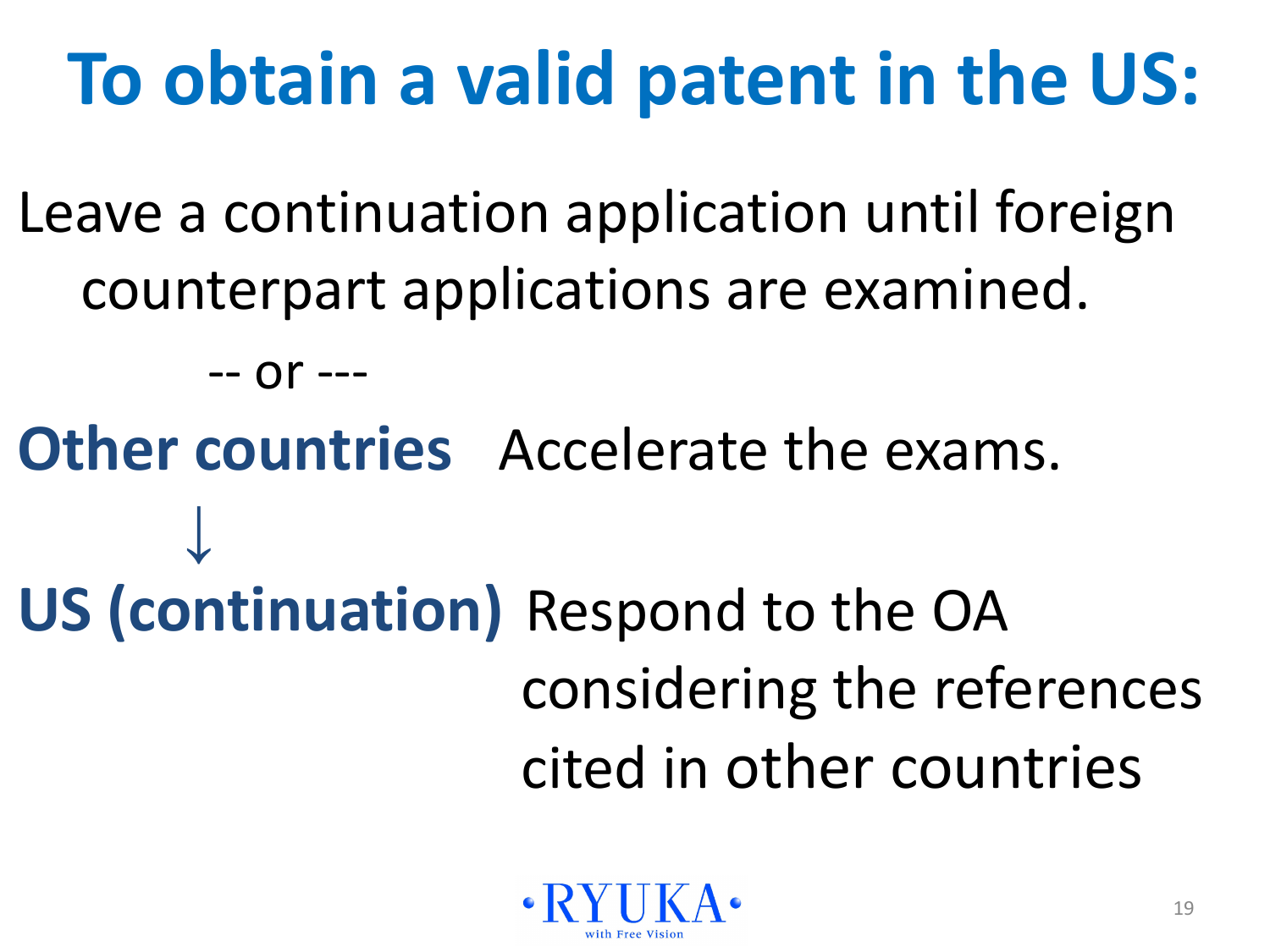### **Advice to Patentees**:

Wait until after the opposition period passes before sending warning letters

- Remaining measure is invalidation trial, which cannot be filed by a third party with no interest.
- The true party tries to avoid inconsistent arguments before the JPO and the court.
	- $\Rightarrow$  Harder to read claims broadly
	- $\Rightarrow$  More difficult to invalidate the patent.